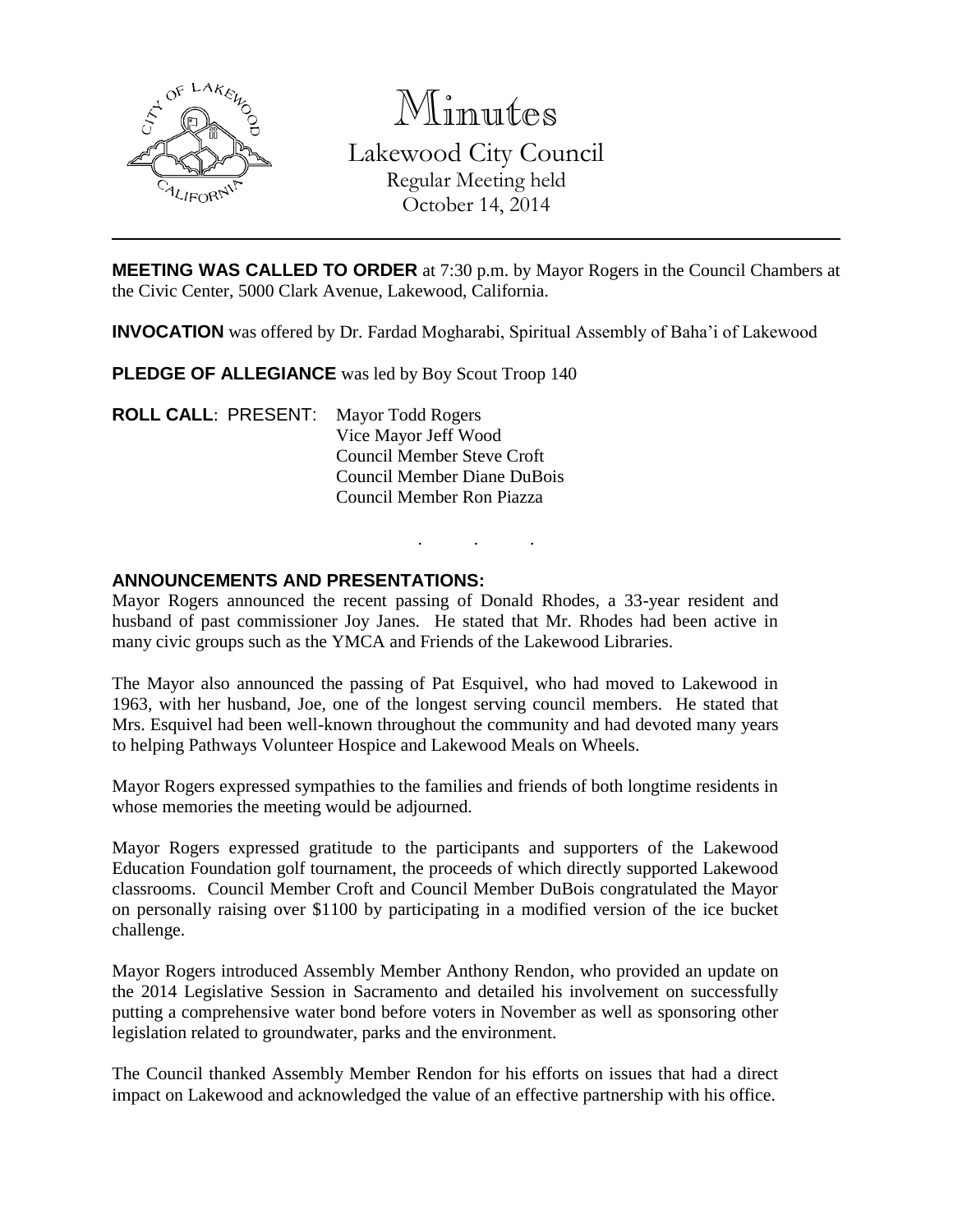### **ANNOUNCEMENTS AND PRESENTATIONS:** Continued

Mayor Rogers introduced Yolanda Castro, Southeast Los Angeles County Workforce Investment Board, who summarized the services provided by the WIB and highlighted some of the staff focused activities in Lakewood.

Council Member Croft and Vice Mayor Wood commented on the importance of the WIB's mission to help job seekers gain the necessary skills leading to self-sufficiency and longterm employment.

### **ROUTINE ITEMS:**

COUNCIL MEMBER DUBOIS MOVED AND VICE MAYOR WOOD SECONDED TO APPROVE ROUTINE ITEMS 1 THROUGH 10.

. . .

- RI-1 Approval of Minutes of the Meetings held September 9, and September 23, 2014
- RI-2 Approval of Personnel Transactions
- RI-3 Approval of Registers of Demands
- RI-4 Approval of Report of Monthly Investment Transactions
- RI-5 Approval of Quarterly Schedule of Investments
- RI-6 Approval of Street Closure for October 31st Block Party
- RI-7 Approval of Encroachment Permit for Centralia Street
- RI-8 Adoption of Youth Employment Plan Associated with Grant from the Regional Park and Open Space District for West San Gabriel River Parkway, Phase III
- RI-9 Approval of Maintenance Service Agreement for Telephone and Voicemail Systems with Standard Tel Networks
- RI-10 Adoption of Administrative Policy ADA Grievance Procedure

UPON ROLL CALL VOTE, THE MOTION WAS APPROVED:

AYES: COUNCIL MEMBERS: Croft, DuBois, Wood, Piazza and Rogers NAYS: COUNCIL MEMBERS: None

. . .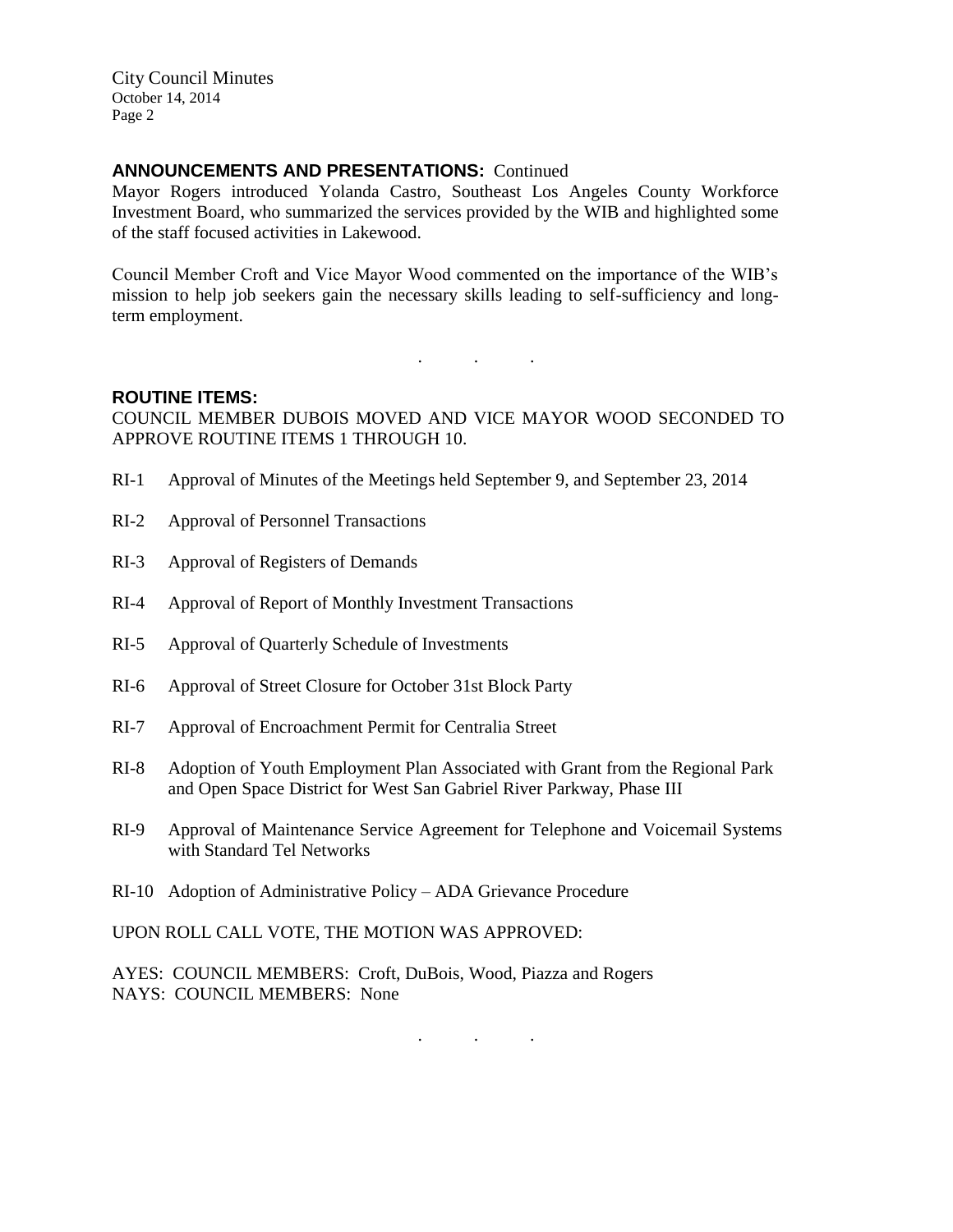# **1.1 • APPEAL OF DECISION OF PLANNING AND ENVIRONMENT COMMISSION REGARDING CONDITIONAL USE PERMIT NO. 898**

Sonia Southwell, Director of Community Development, made a presentation based on the memo in the agenda and stated that the appellant/applicant, Beatriz Armado, had previously received approval for Conditional Use Permit No. 898 to construct guest quarters in the rear yard of her property. At its July meeting, the Planning and Environment Commission (PEC) held a public hearing, found that the guest quarters were being used contrary to the conditions of approval and following the hearing, revoked the permit. She concluded by stating the City Council had three available actions, which were to deny the appeal and was required to be based solely on the testimony and evidence as presented at the Commission's July hearing; to allow the applicant to continue to use the guest quarters subject to conditions; or to allow new testimony and evidence to be presented at a future public hearing.

Mayor Rogers opened the public hearing at 8:04 p.m. and called for anyone in the audience wishing to address the City Council on this matter. There was no response.

Beatriz Armado expressed regret for the work that had been done noting that the discrepancies had been removed and conveyed her willingness to comply with the CUP. She stated that her motivation had not been financial but rather to be near family members.

COUNCIL MEMBER DUBOIS MOVED AND COUNCIL MEMBER CROFT SECONDED TO CLOSE THE PUBLIC HEARING. UPON ROLL CALL VOTE, THE MOTION WAS APPROVED:

AYES: COUNCIL MEMBERS: Croft, DuBois, Wood, Piazza and Rogers NAYS: COUNCIL MEMBERS: None

RESOLUTION NO. 2014-58; A RESOLUTION OF THE CITY COUNCIL OF THE CITY OF LAKEWOOD DENYING THE APPEAL OF THE REVOCATION CONDITIONAL USE PERMIT NO. 898 AND UPHOLDING THE PLANNING AND ENVIRONMENT COMMISSION DECISION TO REVOKE CONDITIONAL USE PERMIT NO. 898, LAKEWOOD, CALIFORNIA

COUNCIL MEMBER CROFT MOVED AND COUNCIL MEMBER DUBOIS SECONDED TO ADOPT RESOLUTION NO. 2014-58. UPON ROLL CALL VOTE, THE MOTION WAS APPROVED:

AYES: COUNCIL MEMBERS: Croft, DuBois, Wood, Piazza and Rogers NAYS: COUNCIL MEMBERS: None

. . .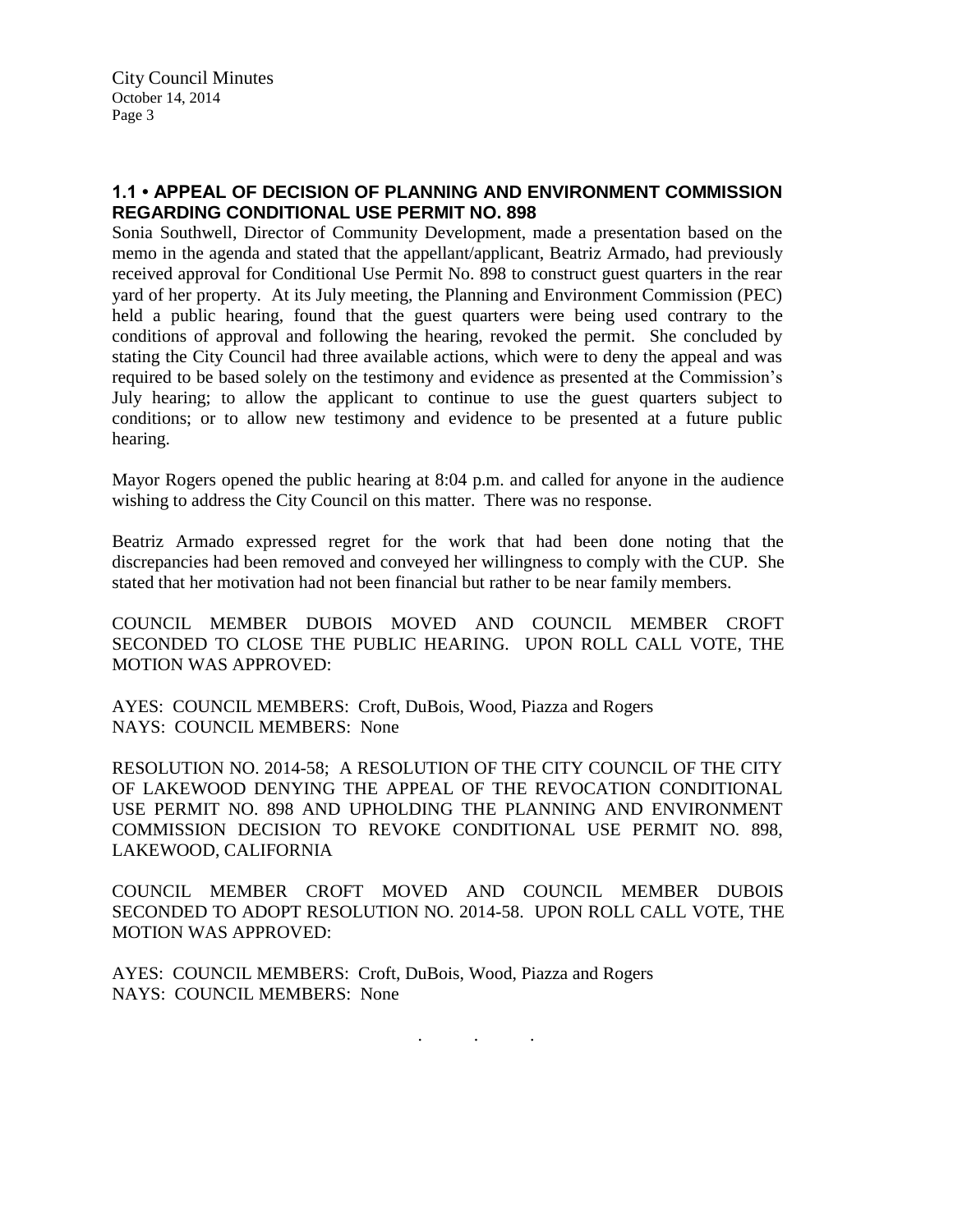### **3.1 • EMERGENCY MANAGEMENT UPDATE**

Recreation and Community Services Director Lisa Litzinger displayed slides and made a presentation based on the memo in the agenda and reported that the Lakewood's emergency preparedness program ensured that City employees and residents could provide appropriate relief and rescue services following a major disaster. Program goals included well-trained disaster response employees, up-to-date disaster response plans, and City facilities wellequipped with disaster response supplies and equipment. These goals were obtained through community education programs, disaster response training to employees, emergency planning and keeping current through County and regional involvement.

MAYOR ROGERS STATED THAT THERE BEING NO OBJECTION, THE ITEM WAS ORDERED RECEIVED AND FILED.

. . .

# **3.2 • APPROVAL OF AGREEMENT FOR COMPLIANCE INSPECTION SERVICES FOR MUNICIPAL STORMWATER PROGRAM WITH JOHN HUNTER AND ASSOCIATES**

Lisa Rapp, Director of Public Works, made a presentation based on the memo in the agenda and explained that in 2012, the Los Angeles Regional Water Quality Control Board issued a new Municipal National Pollutant Discharge Elimination System (NPDES) Permit, which regulated the discharge of storm water and urban runoff in Los Angeles county. The new permit contained several updated requirements and new programs that cities must implement in order to reduce storm water runoff and various pollutants. Due to the increased requirements and the need for special technical expertise, it was recommended that the City use a single consultant to ensure adequate and consistent implementation of the required commercial and industrial inspections. Because of time constraints, the Public Works Department had been seeking professional consulting services to get the initial inspections completed in order to comply with the MS4 permit requirements. Staff had currently been working with John Hunter and Associates, an environmental consultant, currently providing stormwater assistance and inspection services to several local municipalities. She concluded by stating that staff recommended that the City Council approve a service agreement with John Hunter and Associates, Inc. and appropriate \$60,500 from the general fund for compliance and stormwater inspection services.

COUNCIL MEMBER PIAZZA MOVED AND COUNCIL MEMBER DUBOIS SECONDED TO APPROVE STAFF'S RECOMMENDATION. UPON ROLL CALL VOTE, THE MOTION WAS APPROVED:

. . .

AYES: COUNCIL MEMBERS: Croft, DuBois, Wood, Piazza and Rogers NAYS: COUNCIL MEMBERS: None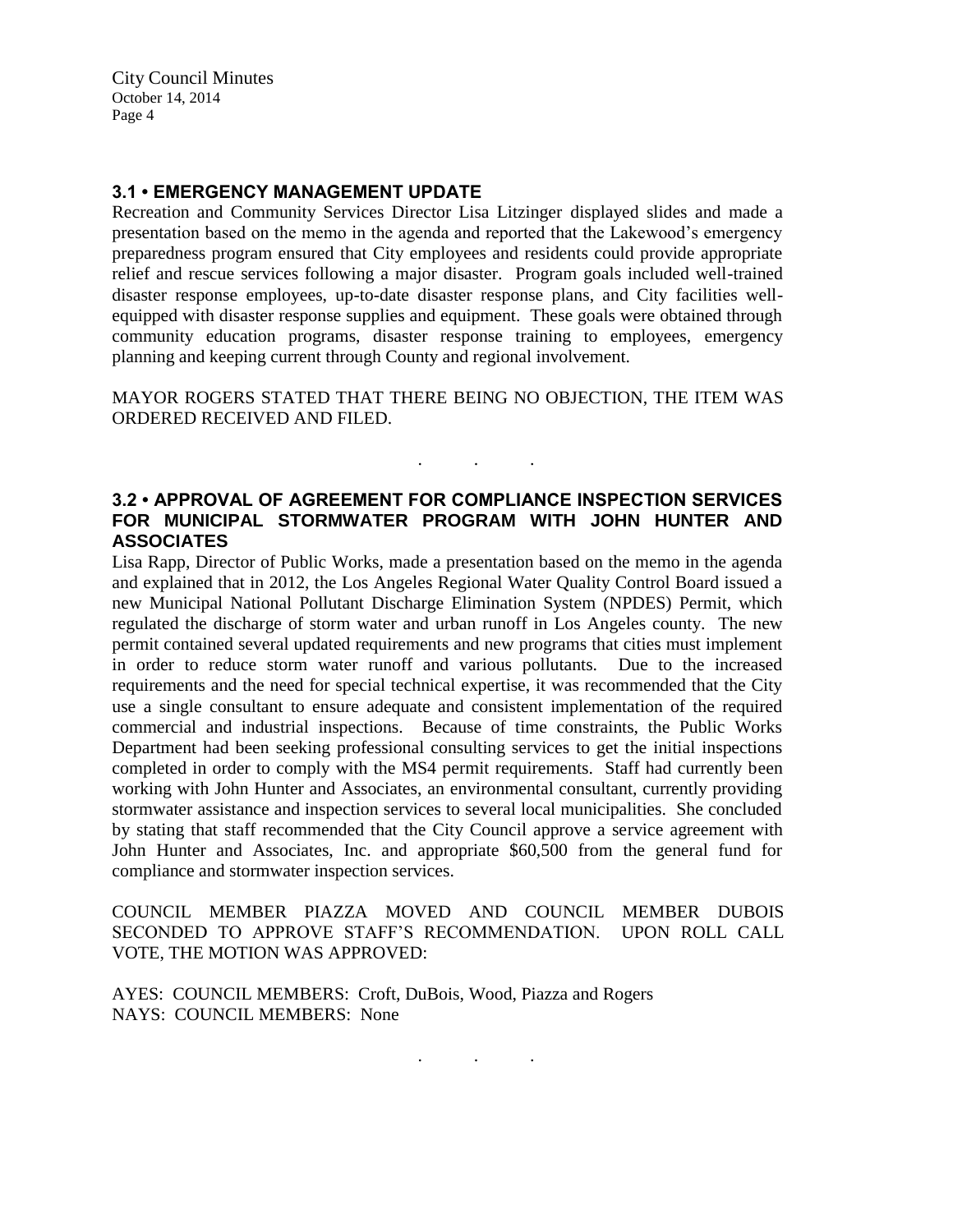### **3.3 • STATUS REPORT ON DEL VALLE PARK MEMORIAL PLAZA**

The Public Works Director displayed slides and provided an update on the progress of the Del Valle Park Veterans Memorial jet refurbishment. After a site visit to Tucson, Arizona, and meeting with Mike McDougall of Fighting Classics, it had been determined that the local airport was secure, the hangar was well equipped and that Fighting Classics had the capacity and experience to accomplish the project. Ms. Rapp explained that reference checks had been completed and an agreement had been negotiated, with the challenges of insurance requirements, scheduling and site preparations remaining. The first phase of the project would involve the disassembly and removal of the jet while Phase 2 consisted of the restoration of the jet in Tucson. She stated that staff would carefully monitor all phases of the work with regular site visits and consultation on issues that may arise. She concluded by stating that construction plans for the Memorial Plaza were about 30% complete.

Council Members expressed excitement in seeing the project move forward and acknowledged staff's meticulous efforts and attention to detail.

MAYOR ROGERS STATED THAT THERE BEING NO OBJECTION, THE ITEM WAS ORDERED RECEIVED AND FILED.

. . .

### **SUCCESSOR AGENCY ACTIONS**

1. Approval of Registers of Demands COUNCIL MEMBER CROFT MOVED AND COUNCIL MEMBER DUBOIS SECONDED TO APPROVE THE REGISTERS OF DEMANDS. UPON ROLL CALL VOTE, THE MOTION WAS APPROVED:

AYES: COUNCIL MEMBERS: Croft, DuBois, Wood, Piazza and Rogers NAYS: COUNCIL MEMBERS: None

 $\mathcal{L}$  . The set of the  $\mathcal{L}$ 

#### **ORAL COMMUNICATIONS:**

Jenny Bapp addressed the City Council regarding the use of bond measure funds at Lakewood schools.

Mayor Rogers thanked Ms. Bapp for her extensive research and noted that staff would assist in facilitating further inquiries into funds related to school bond measures.

. . .